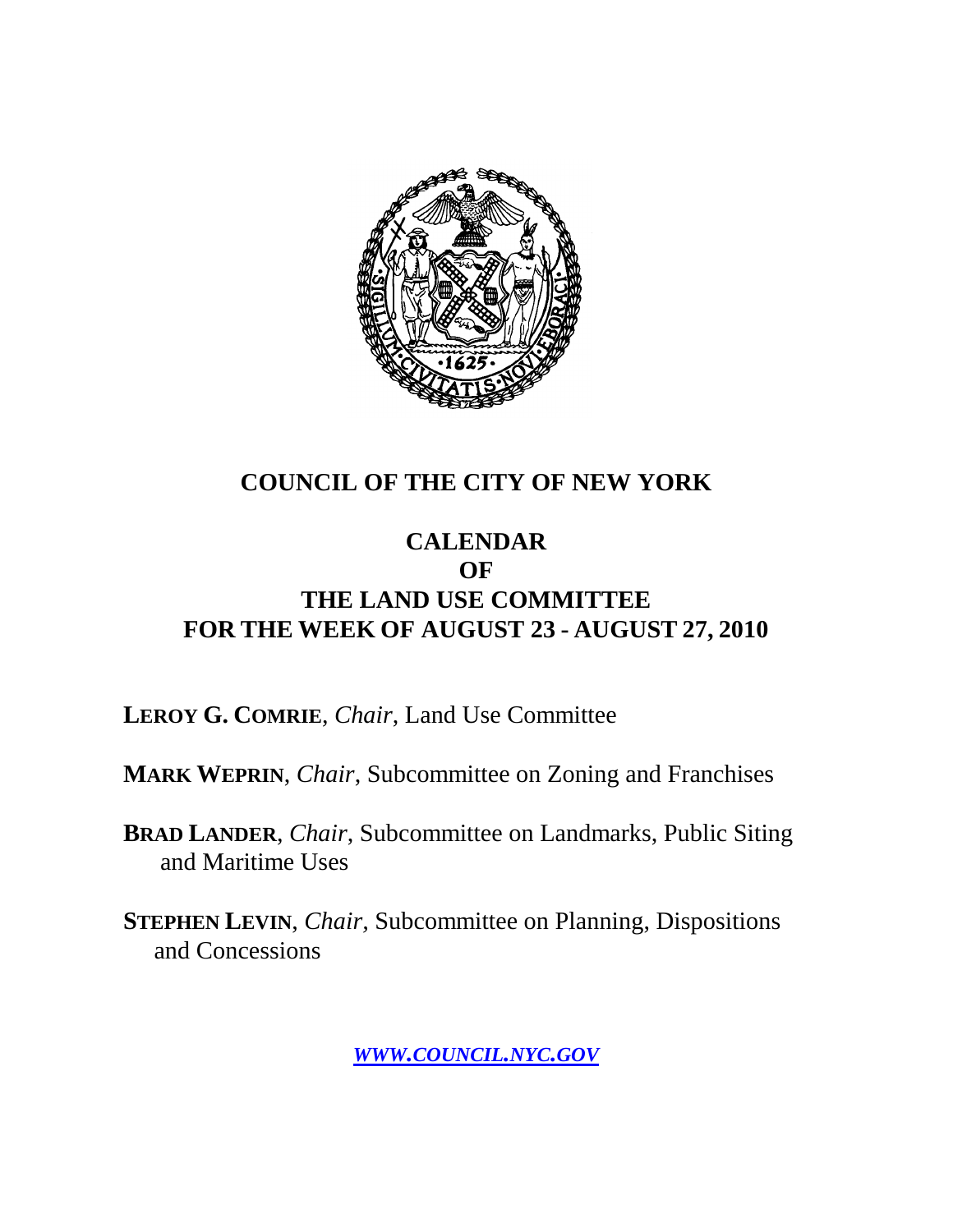### **SUBCOMMITTEE ON ZONING AND FRANCHISES**

The Subcommittee on Zoning and Franchises will hold a public hearing on the following matters in the  $16<sup>th</sup>$  Floor Hearing Room, 250 Broadway, New York City, New York 10007, commencing at **9:30 a.m. on Monday, August 23, 2010:**

### **L.U. NOS. 159-163 ARE RELATED**

### **L.U. NO. 159 15 PENN PLAZA**

### **MANHATTAN CB - 5 C 100047 ZMM**

Application submitted by 401 Hotel REIT, LLC and 401 Commercial, L.P. pursuant to Sections 197-c and 201 of the New York City Charter for an amendment of the Zoning Map, Section No. 8d, by changing from a C6-4.5 District to a C6-6 District property bounded by West 33<sup>rd</sup> Street, a line 150 feet westerly of Avenue of the Americas, West 32<sup>nd</sup> Street, and a line 200 feet easterly of Seventh Avenue - Fashion Avenue, as shown on a diagram (for illustrative purposes only) dated February 8, 2010.

## **L.U. NO. 160 15 PENN PLAZA**

## **MANHATTAN CB - 5 N 100048 ZRM**

Application submitted by 401 Hotel REIT, LLC and 401 Commercial, L.P. pursuant to Sections 197-c and 201 of the New York City Charter for an amendment of the Zoning Resolution of the City of New York, concerning Article VIII, Chapter 1 (Special Midtown District) relating to the applications for modification of height and setback and mandatory plan elements for the 15 Penn Plaza proposal.

Matter in underline is new, to be added; Matter in strikeout is old, to be deleted; Matter in  $\# \#$  is defined in Section 12-10; \* \* \* indicate where unchanged text appears in the Zoning Resolution

\* \* \*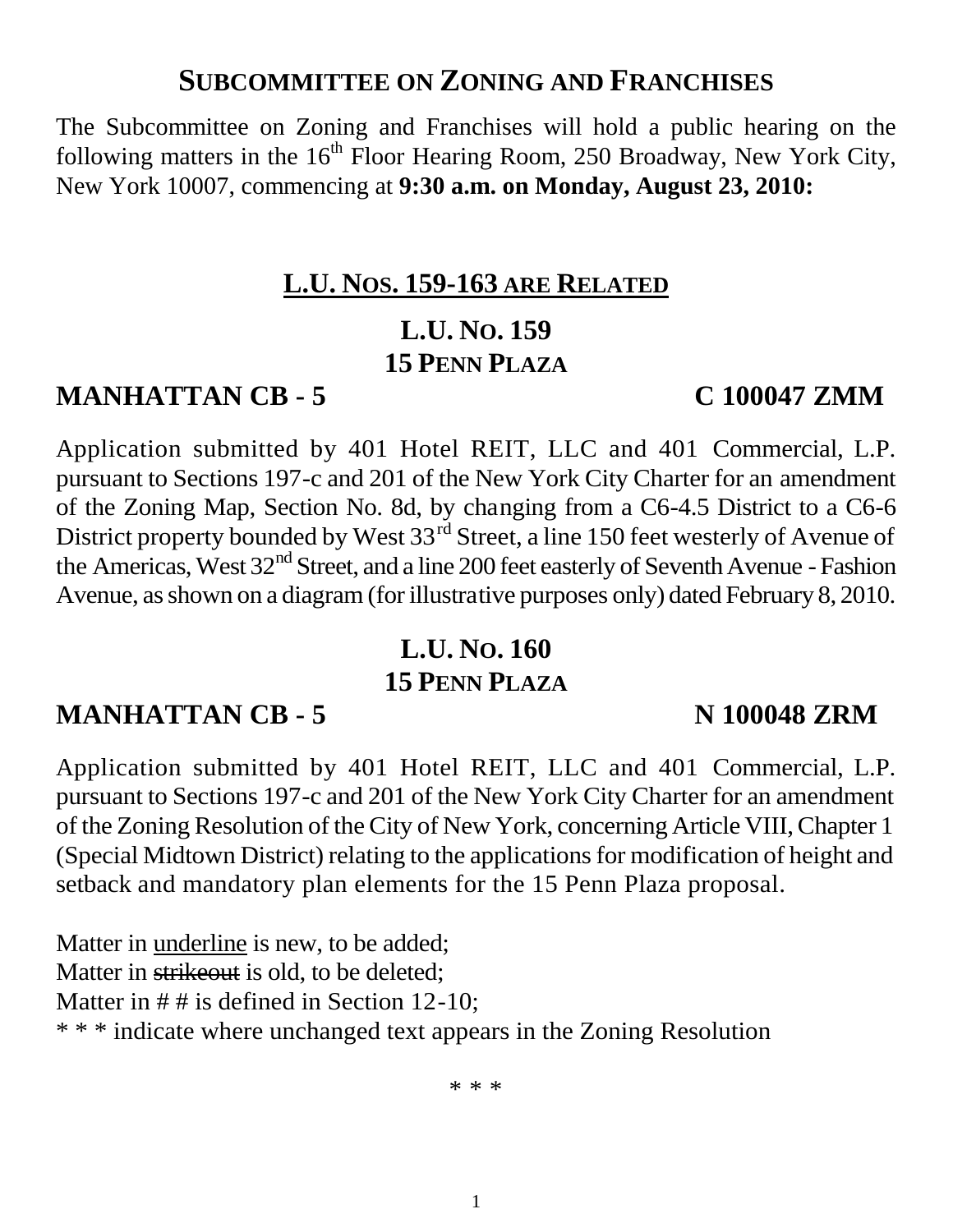### **ARTICLE VIII, Chapter 1 Special Midtown District**

\* \* \*

### **81-066 Special permit modifications of Section 81-254, Section 81-40, and certain Sections of Article VII, Chapter 7**

(a) The City Planning Commission, by special permit, for #zoning lots# where the #lot area# is at least 60,000 square feet or that occupy an entire #block#, may permit modification of the mandatory district plan elements of Section 81-40 or the provisions of Article VII, Chapter 7, that determine the distribution of permitted #floor area# on such #zoning lots# and, in conjunction with such modifications, may also modify the applicable #yard# and #court# requirements. However, no exception to the #street wall# or retail continuity requirements shall be permitted on Fifth Avenue or within 50 feet of Fifth Avenue within the #Special Midtown District#.

The modifications shall be subject to the following findings:

- $(a)(1)$  that the modifications of mandatory plan elements, #floor area# allocation, or #rear yard# and #court# regulations result in a better arrangement of required facilities or in better site planning on a uniquely large #zoning lot#.
- $(b)(2)$  that a substantial majority of the #zoning lot# is either vacant at the time of certification for review, pursuant to Section 197-c of the New York City Charter, or contains #buildings# that will be an integral part of the #development#, both physically and programmatically;
- $\left(\frac{c}{c}\right)$  that the design, scale and location of the new #buildings# or #enlarged buildings# are compatible with the character of the surrounding area and existing #buildings# to remain on the #zoning lot#;
- $(d)(4)$  that such modifications will not unduly obstruct the access of light and air to surrounding properties;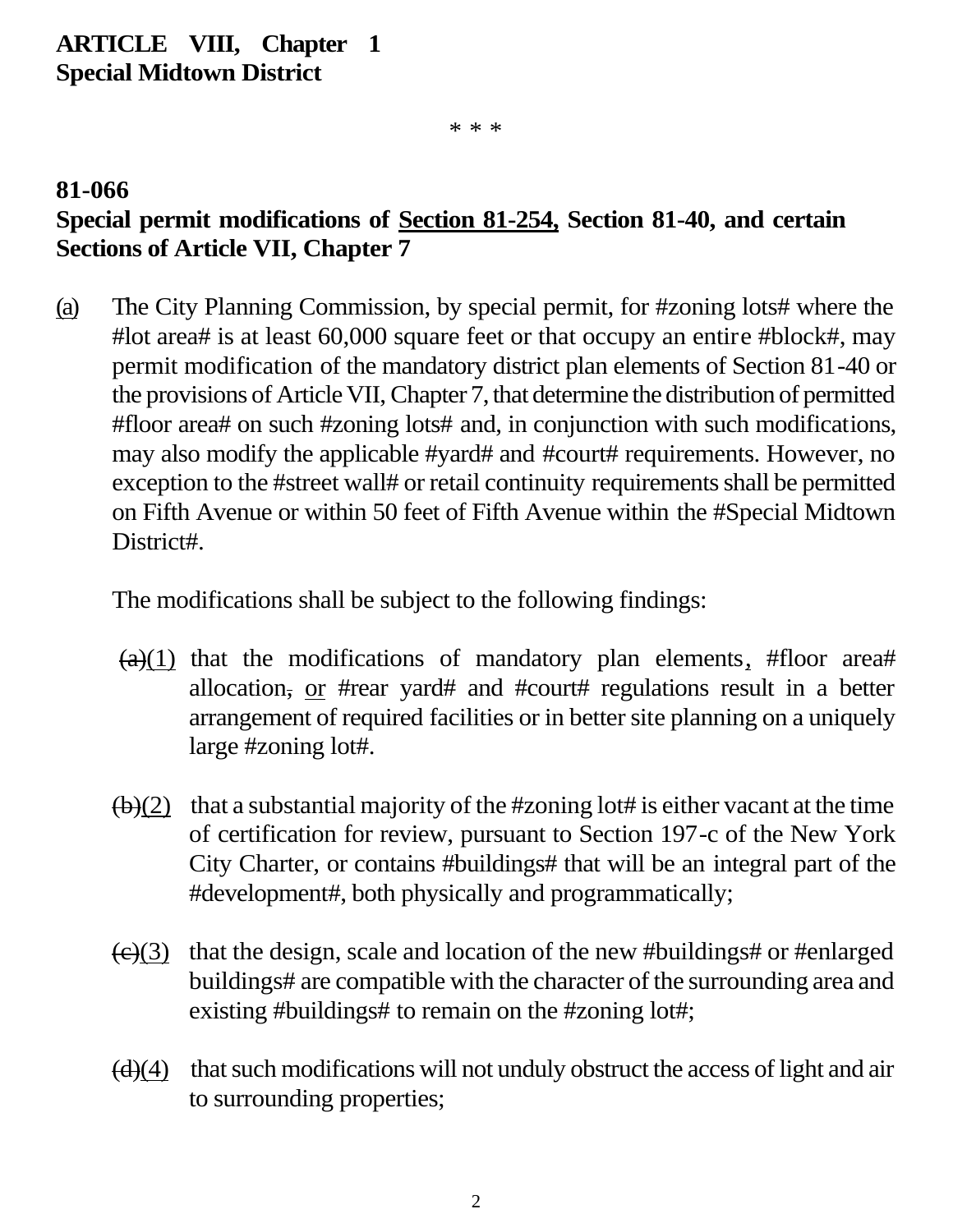- $(e)(5)$  that any adverse impact on retail continuity is minimized by a site plan that requires pedestrian-oriented #uses# along the boundaries of any open or enclosed public areas within the #development#;
- (f)(6) that such modifications of mandatory plan elements or #floor area# allocation are consistent with the basic strategy of the #Special Midtown District# and the purposes of the Mandatory District Plan Elements.
- b. For #developments# or #enlargements# on a #zoning lot# with a #lot area# of at least 60,000 square feet located wholly or partially in the Penn Center Subdistrict which have been granted a #floor area# bonus for subway station and/or rail mass transit facility improvements pursuant to Section 8 1-541 in accordance with Section 74-634 , the Commission may permit modifications of the mandatory district plan elements of Section 81-40, the height and setback regulations of 81-26 and 81-27, or the provisions of Article VII, Chapter 7 that determine the distribution of permitted #floor area# on such #zoning lots# and, in conjunction with such modifications, may also modify the applicable #yard# and #court# requirements subject to the following findings:
	- (1) that the modifications of mandatory plan elements, #floor area# allocation or #rear yard# and #court# regulations result in a better arrangement of required facilities or in better site planning on a uniquely large #zoning lot#;
	- (2) that the design, scale and location of the new #buildings# or #enlarged buildings# are compatible with the character of the surrounding area and existing #buildings# to remain on the #zoning lot#;
	- (3) that such modifications will not unduly obstruct the access of light and air to surrounding properties;
	- (4) that any adverse impact on retail continuity is minimized by a site plan that requires pedestrian-oriented #uses# along the boundaries of any open or enclosed public areas within the #development#;
	- (5) that such modifications of mandatory plan elements or #floor area# allocation are consistent with the basic strategy of the #Special Midtown District# and the purposes of the Mandatory District Plan Elements;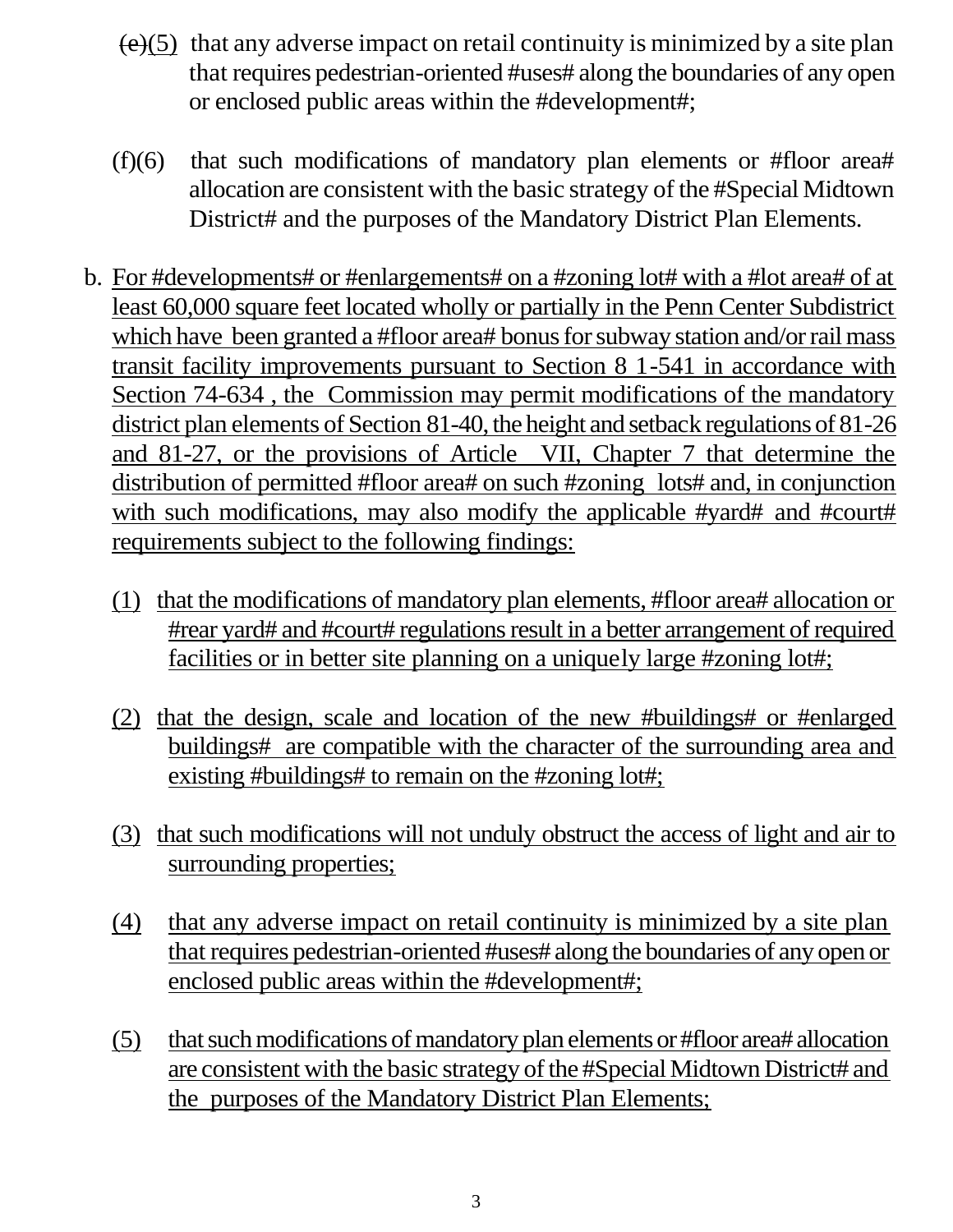- (6) that the improvements to the below-grade pedestrian circulation network provided by the #development# or #enlargement# significantly increase public accessibility to and from subway stations and/or rail mass transit facilities in and around Pennsylvania Station; and
- (7) that the modifications of height and setback regulations:
	- (i) are necessary due to the constraints or conditions of the#development# or #enlargement# and conditions imposed by the configuration of the site; and
	- (ii) will provide an appropriate distribution of #bulk# on the #zoning lot# with due consideration of the basic strategy of the #Special Midtown District# and the purpose of the District's height and setback regulations. In considering whether such distribution of #bulk# is appropriate, the Commission shall consider a complete daylight evaluation for the proposed design.

The Commission may prescribe appropriate conditions and safeguards to minimize adverse effects on the character of the surrounding area.

\* \* \*

### **81-254 Special permit for height and setback modifications**

In the #Special Midtown District#, the City Planning Commission may modify the special height and setback regulations set forth in this Chapter only in accordance with the following provisions:

- Section 74-711 (Landmark preservation in all districts) as modified by the provisions of Sections 8 1-266 or 8 1-277 (Special permit for height and setback modifications);
- Section 74-79 (Transfer of Development Rights from Landmark Sites) where development rights are transferred from a landmark site to an adjacent lot in a C5-3, C6-6 or C6-7 District, as modified by Section 81-212,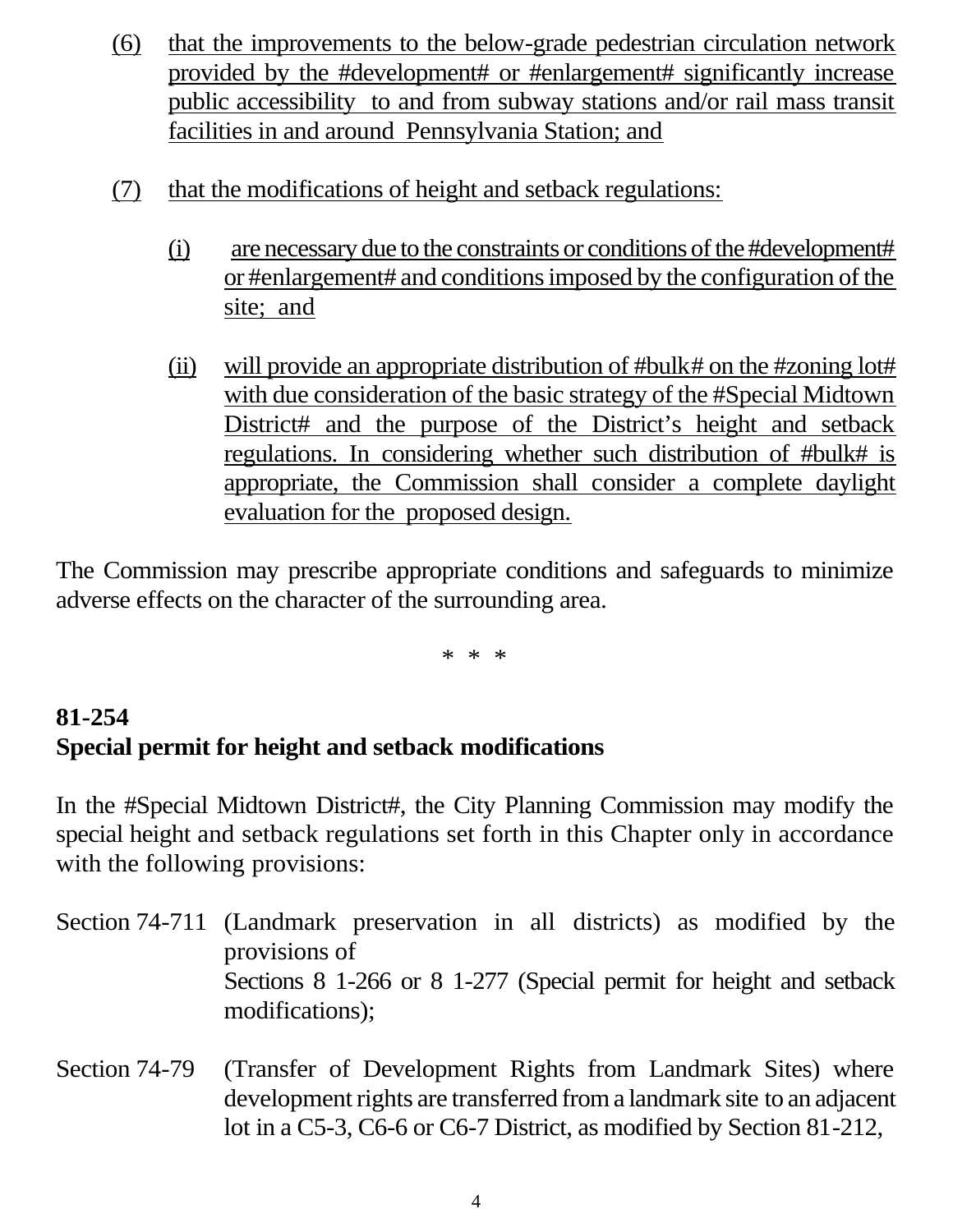and the total #floor area# on the adjacent lot resulting from such transfer exceeds the basic maximum #floor area ratio# by more than 20 percent. In such cases, the granting of a special permit by the Commission for height and setback modifications shall be in accordance with the provisions of Sections 81-266 or 81-277;

Section 81-066 (Special permit modifications of Section 81-40, Section 81-254 and certain Sections of Article VII, Chapter 7).

Section 81-635 (Transfer of development rights by special permit).

\* \* \*

### **81-50 SPECIAL REGULATIONS FOR THE PENN CENTER SUBDISTRICT**

\* \* \*

### **81-51 General Provisions**

In order to establish the Penn Center Subdistrict as a destination and enhance its retail, entertainment and commercial character and expand accessibility to its transportation network, special regulations are set forth governing the location and type of #signs#, urban design and streetscape relationships, and the improvement of pedestrian circulation to and from public transit facilities.

The regulations of Section 81-50 are applicable only in the Penn Center Subdistrict, the boundaries of which are shown on Map 1 (Special Midtown District and Subdistricts) in Appendix A of this Chapter, except as set forth for rail mass transit improvements pursuant to Section 81-541. These regulations supplement or modify the provisions of this Chapter applying generally to the #Special Midtown District#, of which this Subdistrict is a part.

\* \* \*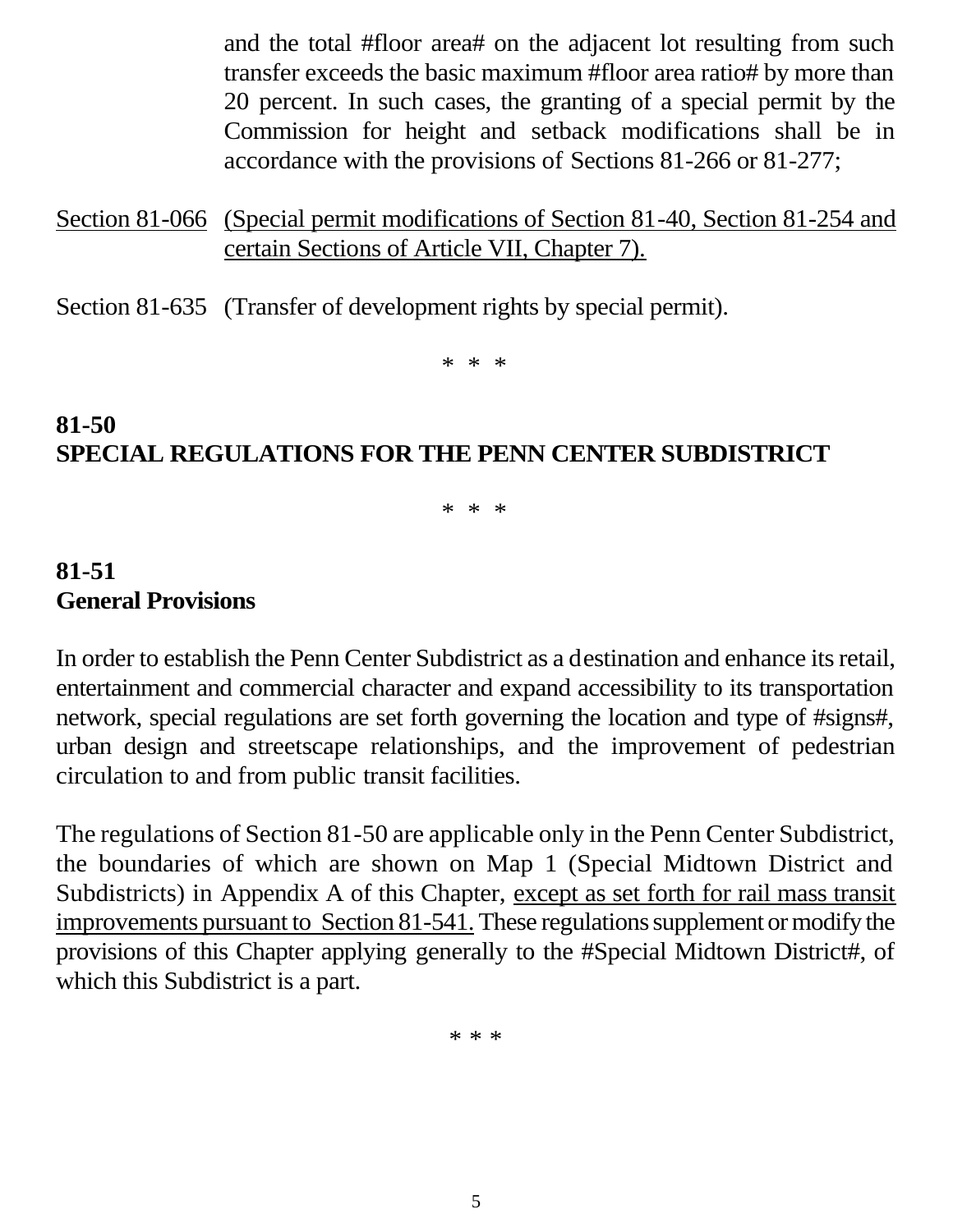## **81-541 Rail mass transit facility improvement**

In addition to the provisions of Section 81-29 (Incentives by Special Permit for Provisions of Public Amenities), the City Planning Commission may grant #floor area# bonuses for subway station and/or rail mass transit facility improvements for non- #residential# or #mixed buildings#, in accordance with Section 74-634 (Subway station improvements in commercial zones of 10 FAR and above in Manhattan), and may modify or waive the provisions of Section 81-43 (Street Wall Continuity Along Designated Streets) in accordance with the provisions of Section 74-634, provided that such improvement is approved by the entities which own and/or operate the rail mass transit facility. Prior to granting a special permit, the City Planning Commission shall be provided with:

- (a) a letter from each entity that operates the rail mass transit facility confirming that the drawings of the subway and/or rail mass transit improvement are of sufficient scope and detail to describe the layout and character of the improvements and that the proposed implementation of the improvements is physically and operationally feasible, and
- (b) a legally enforceable instrument containing:
	- (1) drawings of the improvements, as approved by the transit operator;
	- (2) provisions that all easements required for the on-site improvements will be conveyed and recorded against the property;
	- (3) the obligations of the applicant to construct, maintain and provide capital maintenance for the improvements and
	- (4) a schedule for completion of the improvements and a requirement that a performance bond or other appropriate security be provided to insure the completion of the improvements.

For the purposes of this Section, improvements to any rail mass transit facility on a #zoning lot# located wholly or partially within the Subdistrict qualifies for bonus #floor area# in accordance with the provisions of Section 74-634, as modified herein. For #zoning lots# located partially within the Subdistrict, such bonus #floor area# may be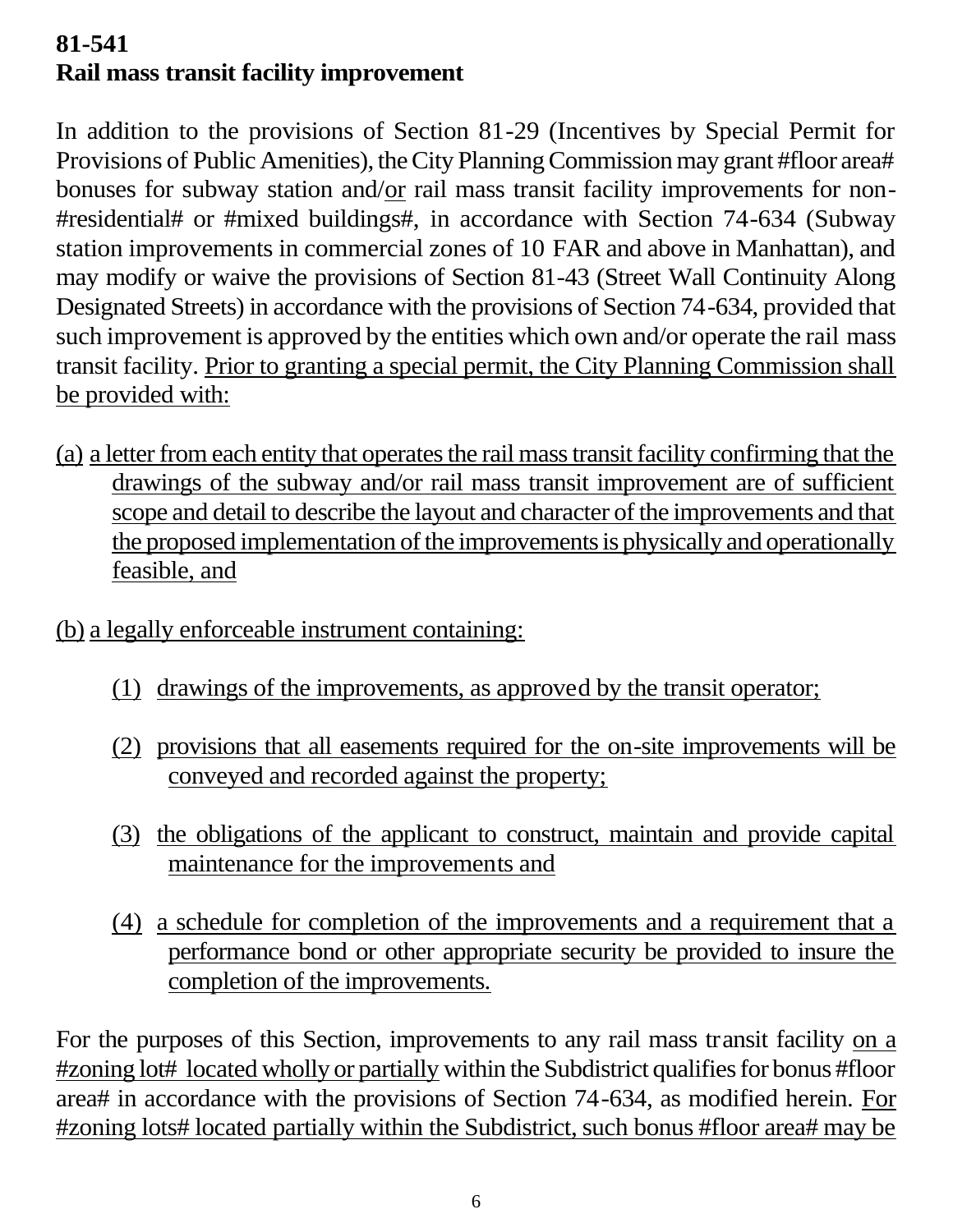located anywhere on such #zoning lot#. In addition, if a subway and/or rail mass transit improvement has been constructed in accordance with an approved special permit and has received a Notice of Substantial Completion in accordance with the provisions of Section 74-634, the bonus #floor area# may be retained at the full amount granted by the special permit and may be utilized elsewhere on the #zoning lot# subject to any applicable review and approval process for such #development# or #enlargement#.

\* \* \*

## **L.U. NO. 161 15 PENN PLAZA**

## **MANHATTAN CB - 5 C 100049 ZSM**

Application submitted by 401 Hotel REIT, LLC and 401 Commercial, L.P. pursuant to Sections 197-c and 201 of the New York City Charter for the grant of a special permit pursuant to Sections 8 1-066(b) and 81-254 of the Zoning Resolution to modify:

- 1. the height and setback regulations of Section 81-27 (Alternative Height and Setback Regulations - Daylight Evaluation); and
- 2. the Mandatory District Plan Elements of Sections 8 1-42 (Retail Continuity along Designated Streets), 81-43 (Street Wall Continuity Along Designated Streets), 81-45 (Pedestrian Circulation Space), 81-47 (Major Building Entrances), and the design standards for pedestrian circulation spaces of Section 37-53(f) (Sidewalk Widening);

in connection with a proposed commercial development on property located at 15 Penn Plaza (Block 808, Lots 40, 1001 and 1002) in a C6-6 District, within the Special Midtown District (partially within the Penn Center Subdistrict).

### **L.U. NO. 162 15 PENN PLAZA**

## **MANHATTAN CB - 5 C 100050 ZSM**

Application submitted by 401 Hotel REIT, LLC and 401 Commercial, L.P. pursuant to Sections 197-c and 201 of the New York City Charter for the grant of a special permit pursuant to Sections 8 1-541 and 74-634 of the Zoning Resolution to allow a floor area bonus not to exceed 20 percent of the basic maximum floor area ratio permitted by the underlying district regulations for subway station and/or rail mass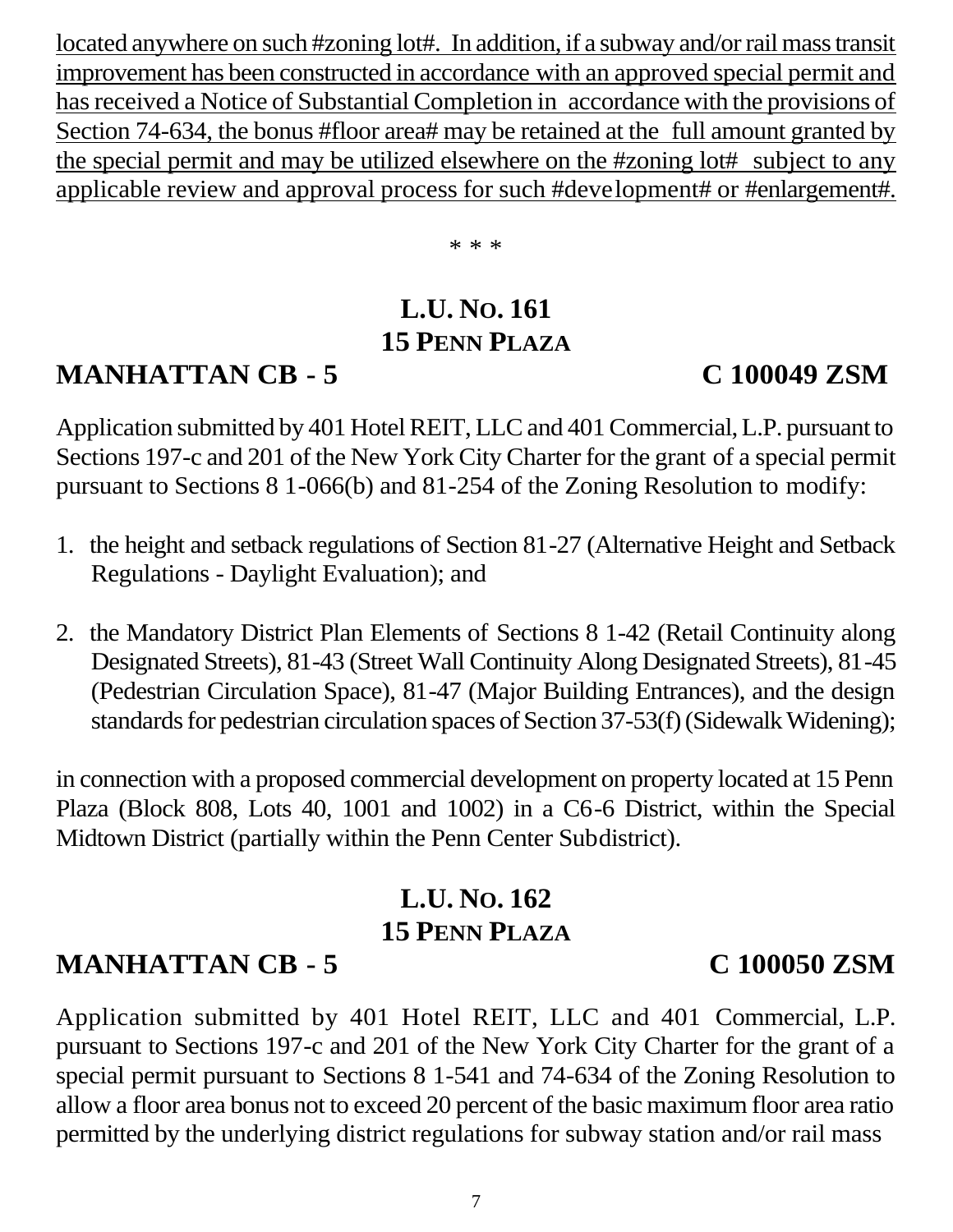transit facility improvements, in connection with a proposed commercial development on property located at 15 Penn Plaza (Block 808, Lots 40, 1001 and 1002) in a C6-6 District, within the Special Midtown District (partially within the Penn Center Subdistrict).

## **L.U. NO. 163 15 PENN PLAZA**

### **MANHATTAN CB - 5 C 100237 PQM**

Application submitted by the Department of Citywide Administrative Services, pursuant to Section 197-c of the New York City Charter for the acquisition of permanent easements bounded by Sixth and Seventh avenues, West 32nd and West 33rd streets (Block 808, Lots 40, 1001 and 1002), to facilitate the construction of transit entrances, a below- ground pedestrian passageway, and other mass transit improvements.

## **L.U. NO. 166 GROOVE**

## **MANHATTAN CB - 2 20105571 TCM**

Application pursuant to Section 20-226 of the Administrative Code of the City of New York, concerning the petition of Groove Enterprises, Inc., d/b/a Groove, for a revocable consent to continue to maintain and operate an unenclosed sidewalk café located at 125 Macdougal Street.

### **L.U. NO. 167 SMORGAS CHEF**

### **MANHATTAN CB - 2 20105585 TCM**

Application pursuant to Section 20-226 of the Administrative Code of the City of New York, concerning the petition of Smorgas Chef West Village, LLC, d/b/a Smorgas Chef, for a revocable consent to continue to maintain and operate an unenclosed sidewalk café located at 283 West 12<sup>th</sup> Street.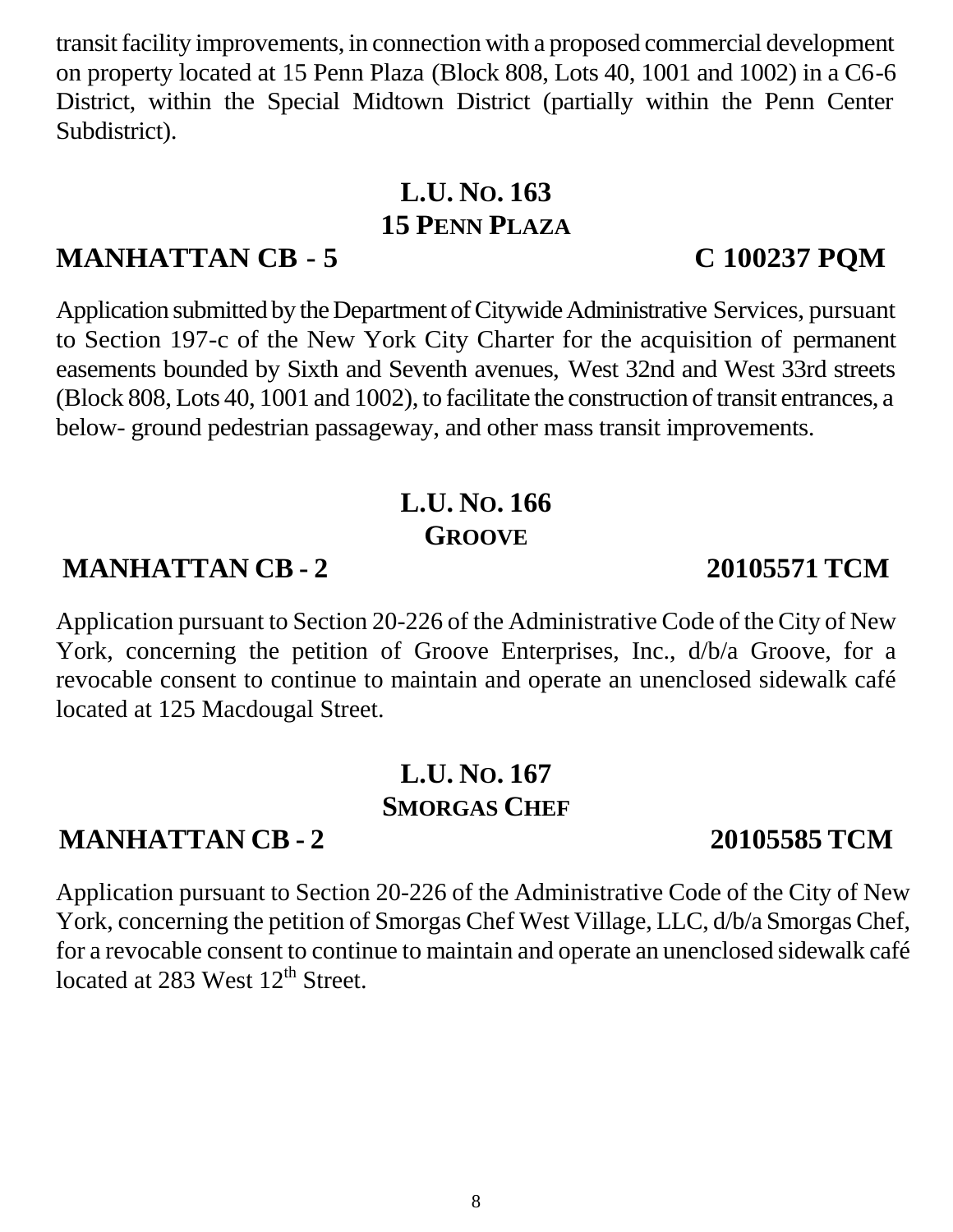## **L.U. NO. 168 WATAWA**

## **QUEENS CB - 1 20105611 TCQ**

Application pursuant to Section 20-226 of the Administrative Code of the City of New York, concerning the petition of Watawa, Inc., for a revocable consent to modify, maintain and operate an unenclosed sidewalk café at 33-10 Ditmars Boulevard.

## **RES. NO. 191 MOBILE TELECOMMUNICATIONS SERVICES**

## **CITYWIDE 20105618 GFY**

Proposed authorizing resolution submitted by the Mayor pursuant to Section 363 of the Charter for the granting of franchises for installation of telecommunications equipment and facilities on, over and under the inalienable property of the City in connection with the provision of mobile telecommunications services.

## **SUBCOMMITTEE ON LANDMARKS, PUBLIC SITING AND MARITIME USES**

The Subcommittee on Landmarks, Public Siting and Maritime Uses will hold a public hearing on the following matters in the  $16<sup>th</sup>$  Floor Hearing Room, 250 Broadway, New York City, New York, 10007, commencing at **11:00 a.m. on Monday, August 23, 2010:**

## **PRECONSIDERED L.U. NO. 665 SEAT PRIMARY/INTERMEDIATE SCHOOL QUEENS CB - 2 20085696 SCQ**

Application pursuant to Section 1732 of the New York School Construction Authority Act, concerning the proposed site selection for a new, approximately 665-Seat Primary/Intermediate School Facility, to be located at the southwest corner of  $46<sup>th</sup>$ Avenue and  $5<sup>th</sup>$  Street (Block 21, Lot 30 in portion), Borough of Queens, Community School District No. 30.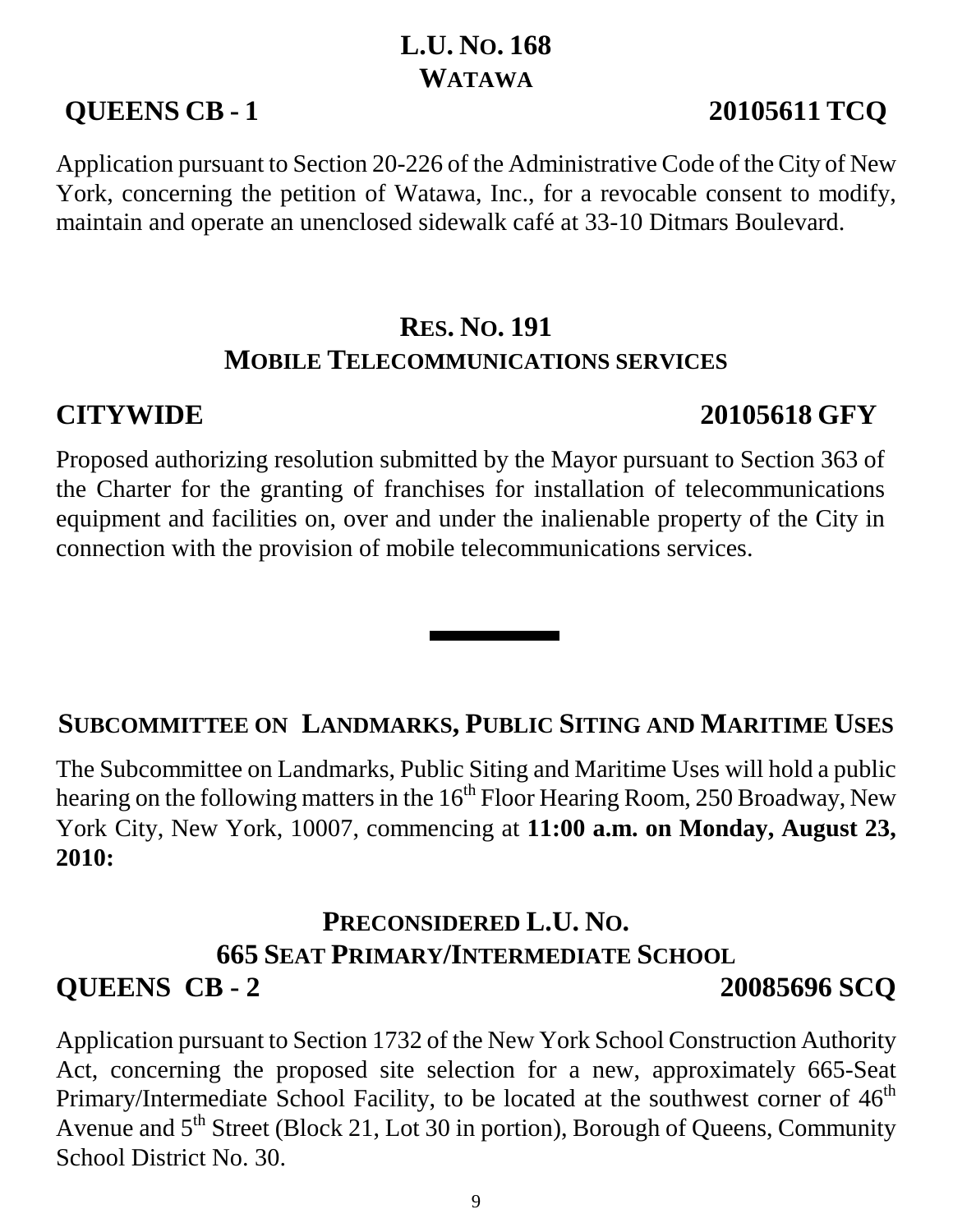### **L.U. NO. 164 WILLIAM ULMER BREWERY BROOKLYN CB - 4 20105715HKK(N100417HKK)**

Designation (List No. 429/LP No. 2280) by the Landmarks Preservation Commission pursuant to Section 3020 of the New York City Charter regarding the landmark designation of the William Ulmer Brewery, located at 31 Belvidere Street (Block 3135, Lot 34), 71-83 Beaver Street (Block 3135, Lot 27), 35-43 Belvidere Street (Block 3135, Lot 27), and 26-28 Locust Street (Block 3135, Lot 16), as an historic landmark.

## **L.U. NO. 165 SOHO CAST-IRON HISTORIC DISTRICT EXTENSION MANHATTAN CB - 2 20105716HKM(N100418HKM)**

Designation (List No. 429/LP No. 2362) by the Landmarks Preservation Commission pursuant to Section 3020 of the New York City Charter regarding the landmark designation of the SoHo Cast-Iron Historic District Extension.

### **The district boundaries are:**

### **Area I (Western Subsection)**

The SoHo-Cast Iron Historic District Extension consists of the properties bounded by a line beginning at the southwest corner of West Broadway and West Houston Street, then extending westerly along the southern curbline of West Houston Street, southerly along the western property lines of 482 and 480 West Broadway, westerly along the northern property line of 474- 478 West Broadway (aka 146 Thompson Street) to the eastern curbline of Thompson Street, southerly along the eastern curbline of Thompson Street to a point formed by its intersection with a line extending westerly from a part of the southern property line of 468-472 West Broadway (aka 138-150 Thompson Street), easterly along a portion of the southern property line of 468-472 West Broadway (aka 13 8-150 Thompson Street), southerly along the western property lines of 460 to 454 West Broadway and 157 Prince Street to the northern curbline of Prince Street, easterly along the northern curbline of Prince Street to a point formed by its intersection with a line extending northerly from the western property line of 150-154 Prince Street (aka 43 6-442 West Broadway), southerly across Prince Street and along the western property line of 150-154 Prince Street (aka 436-442 West Broadway), westerly along the northern property line of 430-436 West Broadway, southerly along the western property line of 430-436 West Broadway, westerly along the northern property line of 426-428 West Broadway (aka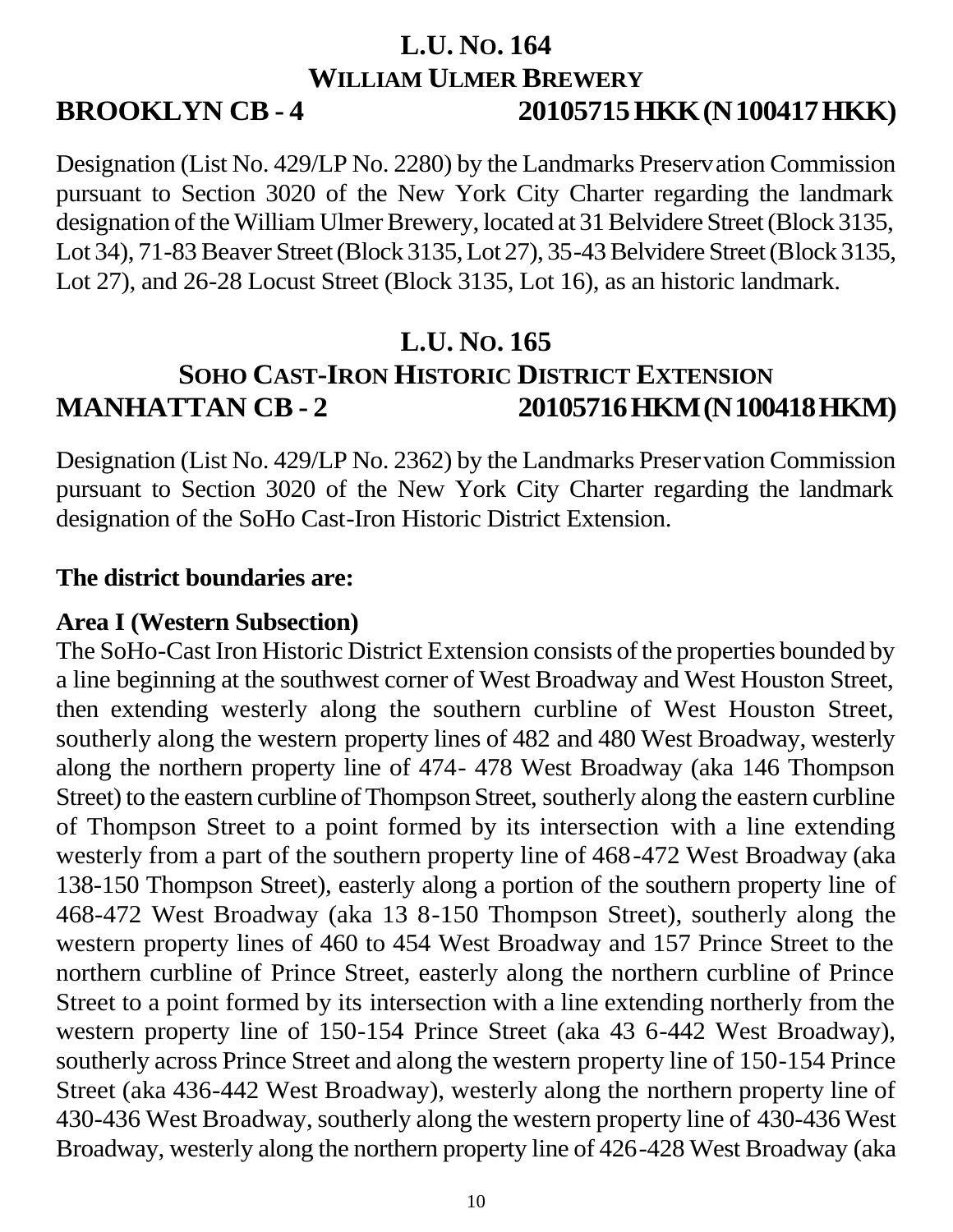102-104 Thompson Street) to the eastern curbline of Thompson Street, southerly along the eastern curbline of Thompson Street to a point formed by its intersection with a line extending westerly from the southern property line of 426-428 West Broadway (aka 102-104 Thompson Street), easterly along the southern property line of 426-428 West Broadway (aka 102-104 Thompson Street), southerly along the western property lines of 424 and 422 West Broadway, westerly along the northern property line of 418-420 West Broadway (aka 94-96 Thompson Street) to the eastern curbline of Thompson Street, southerly along the eastern curbline of Thompson Street to a point formed by its intersection with a line extending westerly from the southern property line of 418- 420 West Broadway (aka 94-96 Thompson Street), easterly along the southern property line of 418-420 West Broadway (aka 94-96 Thompson Street), southerly along the western property lines of 414-416 West Broadway and 169 Spring Street to the northern curbline of Spring Street, easterly along the northern curbline of Spring Street to a point formed by its intersection with a line extending northerly from the western property line of 166 Spring Street (aka 402-404 West Broadway), southerly across Spring Street and along the western property line of 166 Spring Street (aka 402- 404 West Broadway), westerly along the northern property line of 400 West Broadway, southerly along the western property lines of 400 to 390 West Broadway, easterly along the southern property line of 390 West Broadway, southerly along the western property lines of 386-388 to 378-3 80 West Broadway and a portion of the western property line of 372-376 West Broadway (aka 504-506 Broome Street), easterly along a portion of the southern property line of 372-376 West Broadway (aka 504-506 Broome Street), southerly along a portion of the western property line of 372- 376 West Broadway (aka 504-506 Broome Street) and across Broome Street (Watts Street) to the southern curbline of Broome Street (Watts Street), westerly along said curbline to a point formed by its intersection with a line extending northerly from the western property line of 505 Broome Street (aka 366- 368 West Broadway and 1-3 Watts Street), southerly along the western property line of 505 Broome Street (aka 366-368 West Broadway and 1-3 Watts Street), westerly long a portion of the northern property line of 362-364 West Broadway, southerly along a portion of the western property line of 362-364 West Broadway, westerly long a portion of the northern property line of 362-364 West Broadway, southerly along a portion of the western property line of 362-364 West Broadway, easterly along the southern property line of 362-364 West Broadway to the centerline of West Broadway, northerly along the centerline of West Broadway to a point formed by its intersection with a line extending easterly from the southern curbline of West Houston Street, then westerly to the point of the beginning.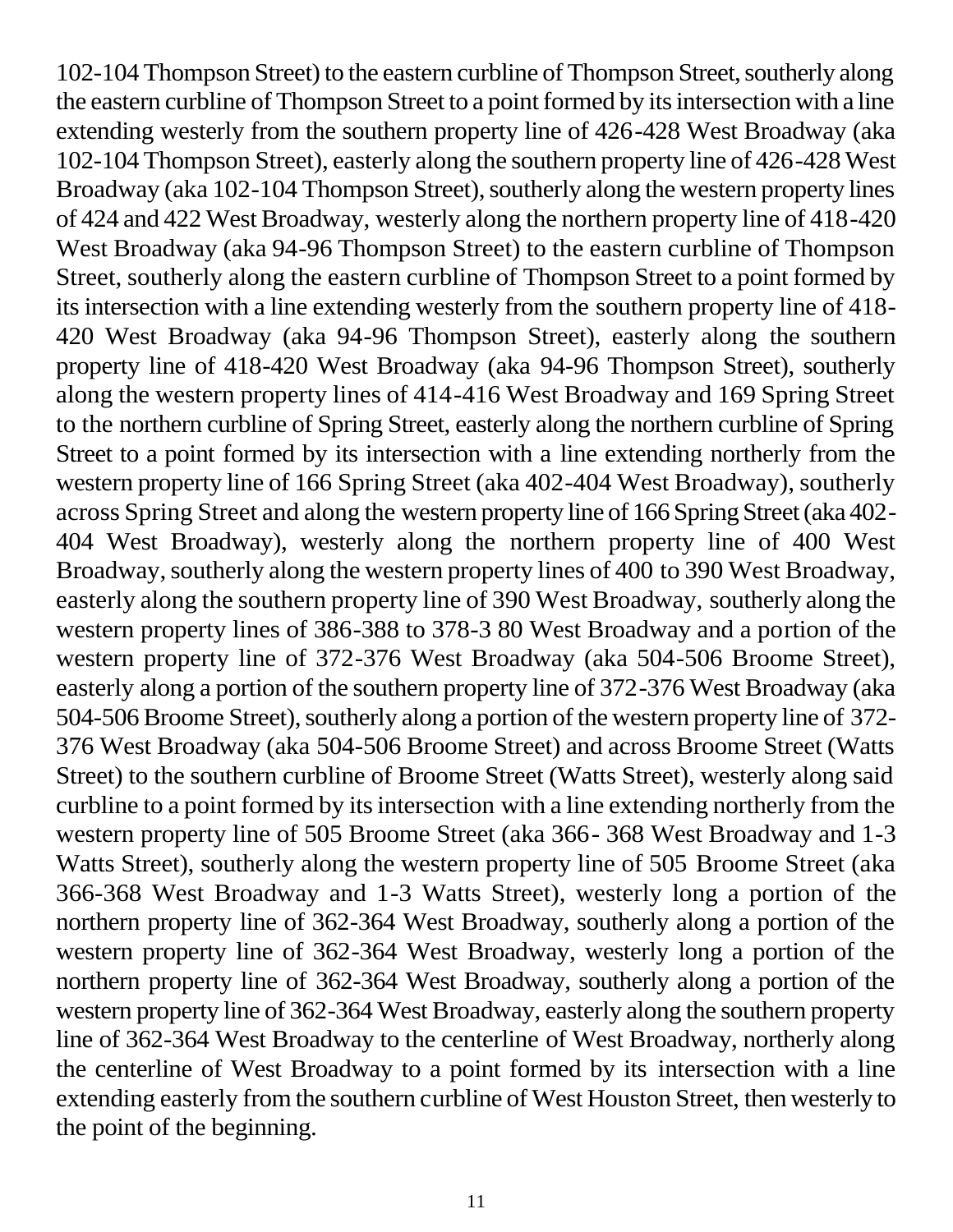### **Area II (Eastern Subsection)**

The SoHo-Cast Iron Historic District Extension consists of the properties bounded by a line beginning at the southwest corner of Lafayette Street and East Houston Street, then extending southerly along the western curbline of Lafayette Street, across Prince Street and following the curve of Lafayette Street to the northwest corner of Lafayette Street and Spring Street, westerly along the northern curbline of Spring Street to a point formed by its intersection with a line extending northerly from the eastern property line of 72-78 Spring Street (aka 65-7 1 Crosby Street), southerly across Spring Street and along the eastern property line of 72-78 Spring Street (aka 65-7 1 Crosby Street) and a portion of the eastern property line of 61-63 Crosby Street, easterly along a portion of the northern property line of 61-63 Crosby Street, southerly along a portion of the eastern property line of 61-63 Crosby Street, westerly along the southern property line of 61-63 Crosby Street, southerly along the eastern property lines of 59 to 44-47 Crosby Street, easterly along the northerly property line of 416- 422 Broome Street (aka 202 Lafayette Street) to the western curbline of Lafayette Street, northerly along said curbline to a point formed by its intersection with a line extending westerly from the southern curbline of Kenmare Street, easterly across Lafayette Street and along the southern curbline of Kenmare Street to the southwest corner of Kenmare Street and Cleveland Place, southerly along the western curbline of Cleveland Place, across Broome Street, and continuing southerly along the western curbline of Centre Street to the northwest corner of Centre Street and Grand Street, westerly along the northern curbline of Grand Street and across Lafayette Street to the northwest corner of Grand Street and Lafayette Street, southerly across Grand Street and along the western curbline of Lafayette Street to a point formed by its intersection with a line extending easterly from the southern property line of 158-164 Lafayette Street (aka 151 Grand Street), westerly along the southern property line of 158-164 Lafayette Street (aka 151 Grand Street), southerly along the eastern property lines of 13-17 to 1 Crosby Street (aka 28 Howard Street), across Howard Street and continuing southerly along the eastern property line of 19 Howard Street and a portion of the eastern property line of 21-23 Howard Street (aka 261-267 Canal Street, easterly along a portion of the northern property line 257 Canal Street, southerly along a portion of the eastern property line of 257 Canal Street, easterly along a portion of the northern property line of 257 Canal Street and the northern property line of 255 Canal Street, southerly along the eastern property line of 255 Canal Street to the centerline of Canal Street, westerly along the centerline of Canal Street to the centerline of Broadway, northerly along the centerline of Broadway to the centerline of Howard Street,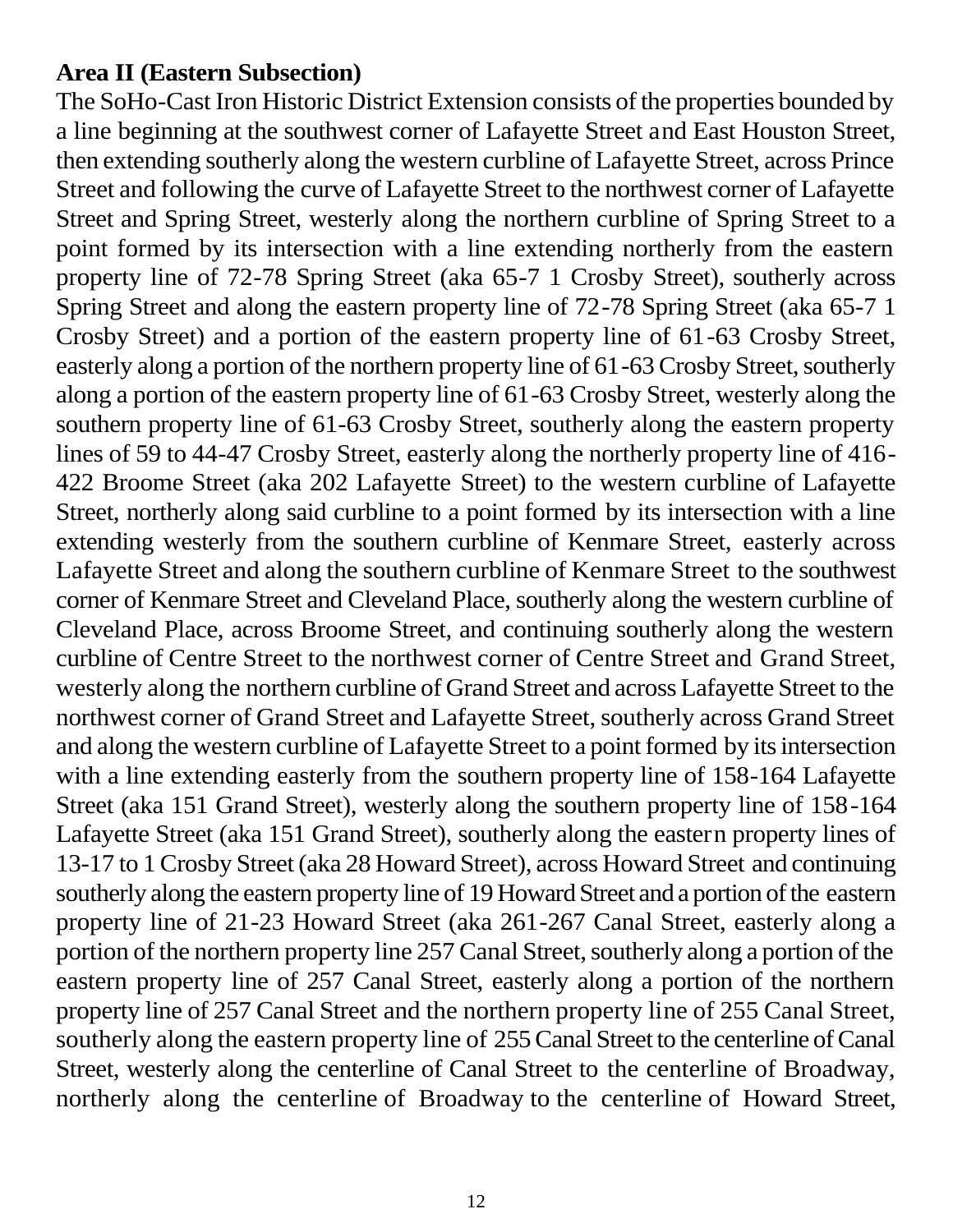easterly along the centerline of Howard Street to the centerline of Crosby Street, northerly along the centerline of Crosby Street to the southeast corner of Crosby Street and East Houston Street, easterly along the southern curbline of East Houston Street to the point of beginning, as an historic district, Community District 2, Borough of Manhattan.

### **SUBCOMMITTEE ON PLANNING, DISPOSITIONS AND CONCESSIONS**

The Subcommittee on Planning, Dispositions and Concessions will hold a public hearing on the following matters in the  $16<sup>th</sup>$  Floor Hearing Room, 250 Broadway, New York City, New York 10007, commencing at **1:00 p.m. on Monday, August 23, 2010:**

## **PRECONSIDERED L.U. NO. CYPRESS VILLAGE II**

### **BROOKLYN CB - 5 20115135 HAK**

Application submitted by the New York City Department of Housing Preservation and Development for Council approval, pursuant to Article 16 of the General Municipal Law, for modifications to a previously approved Urban Development Action Area Project located at 371 Van Siclen Avenue in Council District No. 37.

### **L.U. NOS. 157, 158 AND PRECONSIDERED**

Proposals subject to Council review and action pursuant to the Urban Development Action Area Act, Article 16 of the New York General Municipal Law, at the request of the Department of Housing Preservation and Development ("HPD"), which requests that the Council:

1. Find that the present status of the listed areas tends to impair or arrest the sound growth and development of the municipality and that the proposed Urban Development Action Area Project is consistent with the policy and purposes of Section 691 of the General Municipal Law;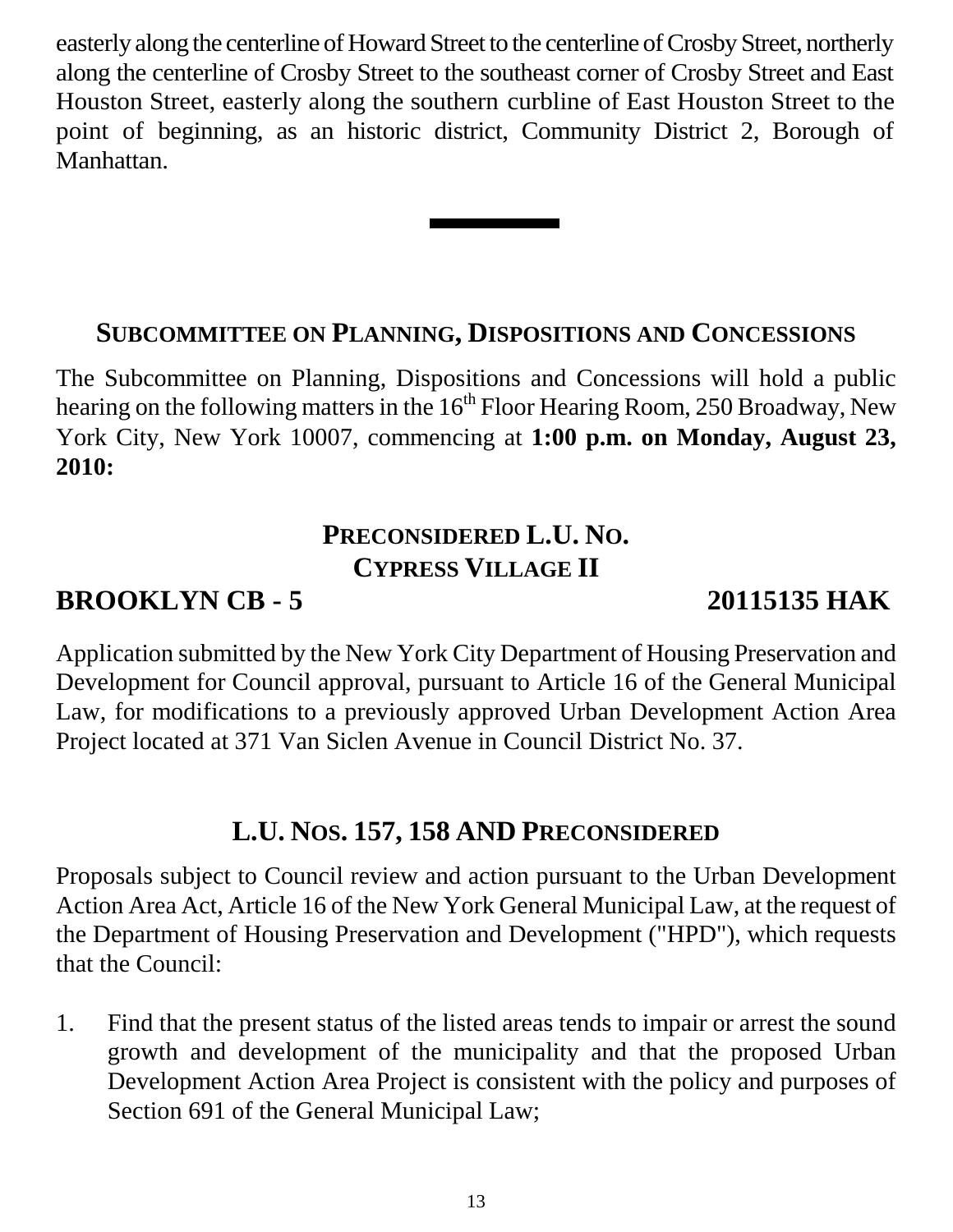- 2. Waive the area designation requirement of Section 693 of the General Municipal Law pursuant to said Section;
- 3. Waive the requirements of Sections 197-c and 197-d of the New York City Charter pursuant to Section 694 of the General Municipal Law;
- 4. Approve the projects as Urban Development Action Area Projects pursuant to Section 694 of the General Municipal Law; and
- 5. Approve an exemption of the projects from real property taxes pursuant to Section 577 of the Private Housing Finance Law for Non-ULURP No. 20115133 HAX; and pursuant to Section 696 of the General Municipal Law for L.U. No. 158 and Non-ULURP Nos. 20115131 HAX and 20115132 HAX.

| L.U.<br>No.                                                                                                | Non-<br><b>ULURP No.</b> | <b>Address</b>                                                                                            | <b>Block/Lot</b>                          | Program                      | CB | <b>Tax</b><br><b>Exemption</b> |
|------------------------------------------------------------------------------------------------------------|--------------------------|-----------------------------------------------------------------------------------------------------------|-------------------------------------------|------------------------------|----|--------------------------------|
|                                                                                                            |                          |                                                                                                           |                                           |                              |    |                                |
| 157                                                                                                        | 20115017 HAK             | 996 East 46 <sup>th</sup> Street<br><b>Brooklyn</b>                                                       | 5022/p/o 2                                | Tenant<br>Ownership          | 17 |                                |
| Laid over from the meeting of the Subcommittee on Planning, Dispositions and Concessions on July 27, 2010. |                          |                                                                                                           |                                           |                              |    |                                |
| 158                                                                                                        | 20115018 HAK             | 1812 St. John's Place<br>474 Saratoga Avenue<br><b>Brooklyn</b>                                           | 1474/37<br>1474/14                        | <b>New</b><br>Foundations    | 16 | Section 696                    |
| Laid over from the meeting of the Subcommittee on Planning, Dispositions and Concessions on July 27, 2010. |                          |                                                                                                           |                                           |                              |    |                                |
| Pre.                                                                                                       | 20115131 HAX             | 1341 Chisholm Street<br><b>Bronx</b>                                                                      | 2971/28                                   | <b>Asset Control</b><br>Area | 03 | Section 696                    |
| Pre.                                                                                                       | 20115132 HAX             | 2103 Tiebout Avenue<br><b>Bronx</b>                                                                       | 3144/36                                   | <b>Asset Control</b><br>Area | 05 | Section 696                    |
| Pre.                                                                                                       | 20115133 HAK             | 31 St. Mark's Place<br><b>Brooklyn</b>                                                                    | 389/57                                    | Rehab.                       | 02 | Section 577                    |
| Pre.                                                                                                       | 20115134 HAK             | 315 Jerome Street<br>521 Linwood Street<br>525-27 Linwood Street<br>535 Linwood Street<br><b>Brooklyn</b> | 3998/6<br>4035/115<br>4035/13<br>4035/113 | Low Income<br>Rental         | 05 |                                |